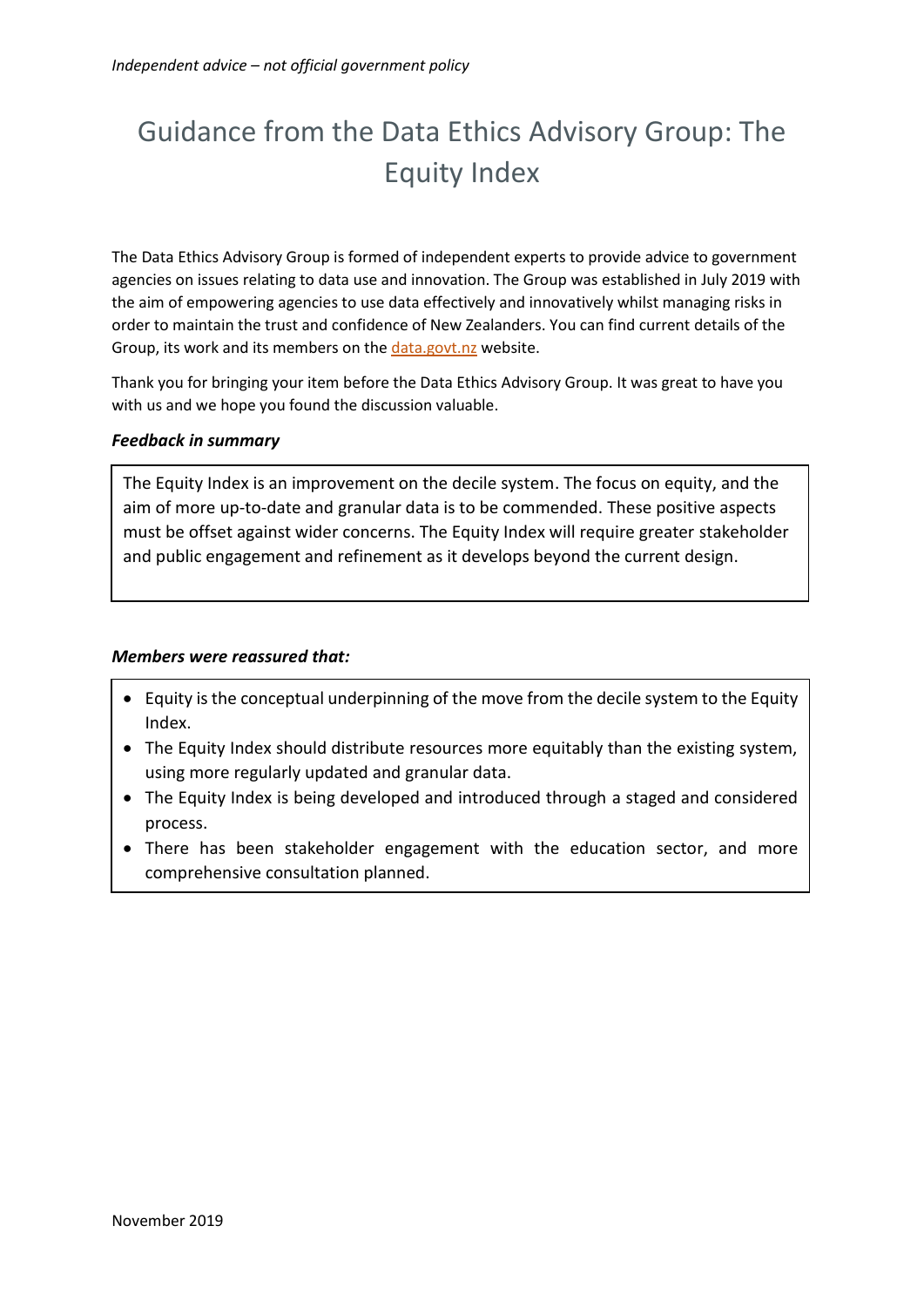### *Members had concerns about:*

#### *Consultation*

- There has been limited engagement with the public, although we understand more comprehensive consultation is planned.
- Iwi, as the Treaty partner, have yet to be consulted on the Equity Index, which raises concerns about adherence of the Index to the principles of the Treaty of Waitangi.
- Māori Data Sovereignty remains unresolved and issues of social and cultural license remain, as the Equity Index does not take into consideration the rights of the collective.
- Although children have been consulted broadly on the Equity Index, they have not yet been consulted on the indicators used, despite the Equity Index having considerable implications for children's daily lives.

### *Equity*

- Potential harms and benefits of moving away from deciles and to the Equity Index have not been effectively quantified or demonstrated.
- There is no clear line of governance around the Equity Index or ensuring that the purpose of addressing inequity is achieved.
- Two issues which remain (although we understand these are currently under consideration) are:
	- o It is not clear how the evidence base on whether the Equity Index is fit for purpose will be created or monitored, revealing an apparent absence of proper evaluation.
	- o The introduction of a regional multiplier to effectively target regions that experience greater poverty.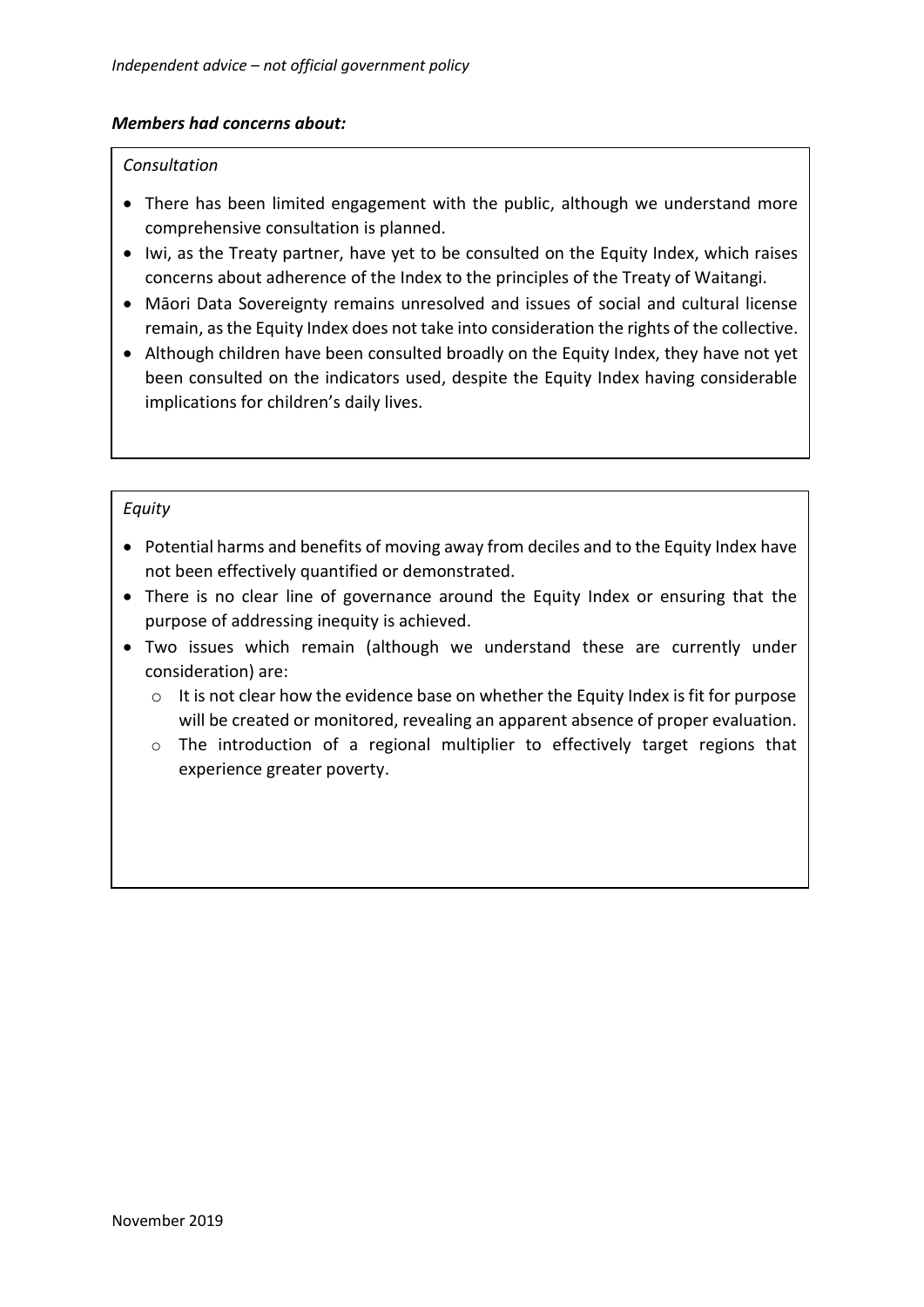### *Indicators and Data Quality*

- There is currently a lack of data, or usable data, around key indicators of socio-economic outcomes such as health – though we understand the inclusion of such data will be considered once it is of an adequate quality and prevalence.
- Groups who are not adequately represented in the Integrated Data Infrastructure will not have their socio-economic status as effectively represented by the Equity Index, such as:
	- o children who are not living with their biological parents, when these are a community of concern; and
	- o children of parents who were not born in New Zealand.
- As a result, the algorithm was trained on incomplete or misleading data and could embed existing inequities – although we note that the Equity Index is not an individualbased model and therefore variance on each student's estimation will be averaged out at a school level.

# *Transparency*

- There is an overall lack of transparency, with regards to both the development of the Equity Index and the algorithm that underpins it, which has the potential to:
	- $\circ$  Confuse the public between poor communication and a drive to avoid the ease of extrapolation inherent in the decile system, the Equity Index could be seen to obfuscate the system for school funding.
	- $\circ$  Conceal algorithmic imperfections thereby magnifying their impact by making them difficult to identify and address.
	- o Promote risk resistance and cause upset in the education sector.
	- o Have enduring issues for schools' ability to query their funding, risking resort to adversarial complaint processes.
	- o Feed fears around the limits and anonymity of data use as questions around social license are unresolved.
- If not designed and implemented effectively, the Equity Index could risk undermining trust in individualised data-based decision making and the wider data ecosystem of the country.